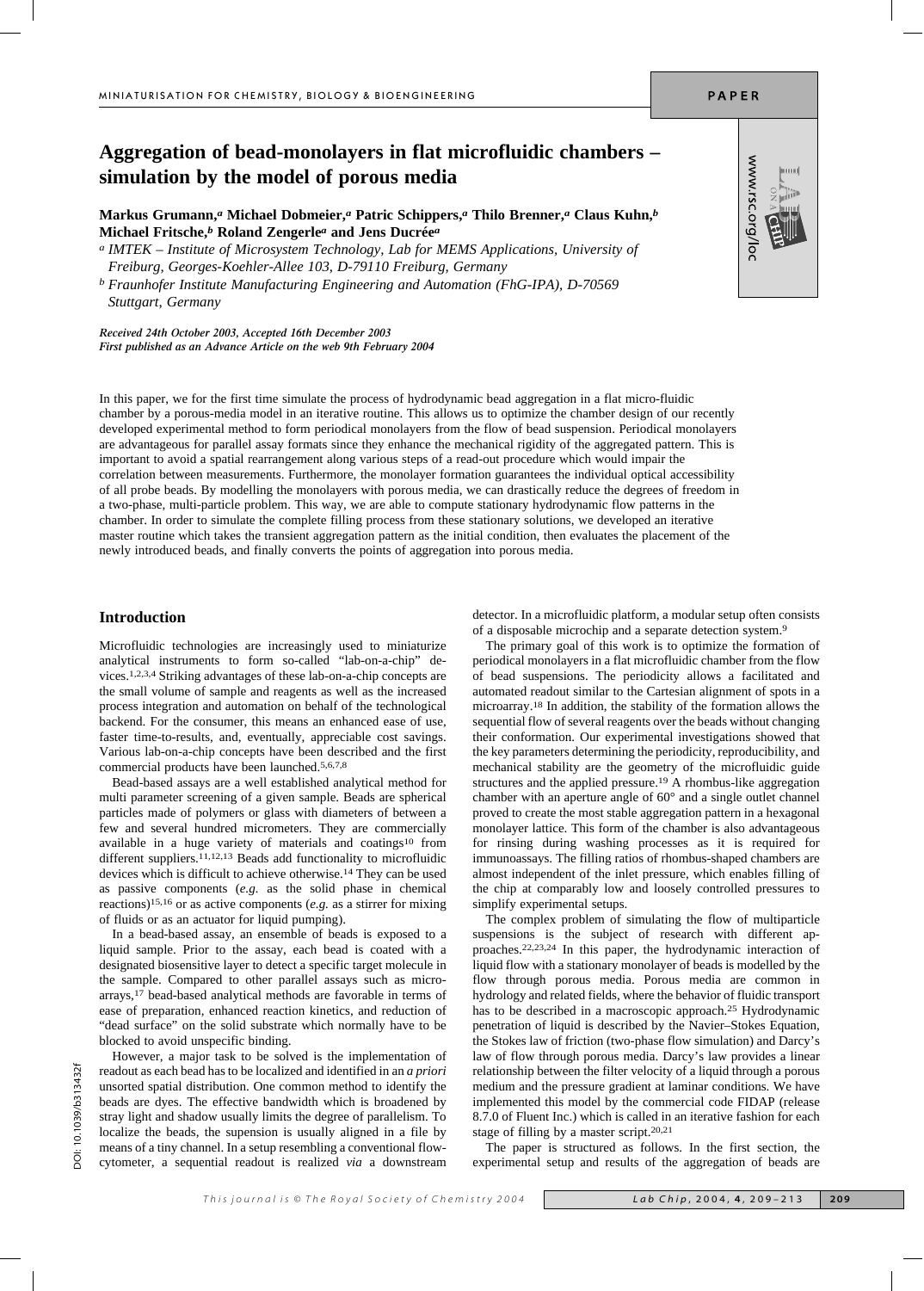discussed. Next, the simulation of this process is presented at the initial phase of filling and with a partially-filled aggregation chamber. After this the model of porous media is introduced and evaluated to describe the complete process of filling before a final summary and conclusion.

# **Aggregation of bead-monolayers in microfluidic chambers**

We have recently proposed a concept to carry out immunochemical reactions and detection inside a flat chamber where the beads can aggregate in the form of a monolayer.19 In our investigations, the beads act as a solid phase for immobilized biochemical probes. They are used to fill the detection chamber prior to processing a diagnostic assay.

All experiments were carried out with PMMA beads possessing a mass density of 1190 kg  $m^{-3}$  and a diameter of 180  $\mu$ m.<sup>11</sup> The aggregation chips feature a central bead-chamber measuring 6  $\times$  6  $\times$  0.19 mm<sup>3</sup> (Fig. 1). With 200 µm, the chamber depth is always kept only slightly higher than the diameter of the beads in order to enforce the alignment in a monolayer.<sup>9</sup> In front of the outlets possessing a depth of  $100 \mu m$ , only, the beads thus accumulate and successively fill the chamber.

The microfluidic aggregation chip is made of two PMMA plates with dimensions of  $40 \times 30 \times 10$  mm<sup>3</sup>. The bottom chip always hosts the structures while the upper chip is merely a cover held by four fixing screws. All microfluidic structures have been fabricated by CNC machining with a typical minimum structure size of 100  $\mu$ m.

In our setup, the completely filled aggregation chamber features far more than 1000 beads, allowing it to carry out highly parallel assays. This multitude of beads may be readily functionalized by a conventional off-disk procedure – in several batches. Each batch represents beads which are coated with one specific protein probe. After filling a designated mixture of beads into the microfluidic device, the statistical distribution of the mixed beads throughout the flat chamber requires a consistent spatial mapping between different analytical steps. This is best realized when the beads rest at fixed spatial positions during the entire assay. In our method, the required mechanical stability is established by packing the beads as tight as possible in a regular lattice, *i.e.* in a 2-dimensional, hexagonal structure.

Another benefit of the aggregation in a monolayer is that all beads directly face the detection unit, ruling out optical occlusion as in 3-dimensional aggregation patterns. Thus, in addition to the fixed spatial mapping, the formation of monolayers enables individual optical addressing and read-out.

## **Simulation of bead-aggregation**

To our knowledge, no commercial CFD tool is currently available which is capable of simulating the hydrodynamic flow of a suspension containing numerous spatially expanded particles, taking into account all types of interaction between particles, the

walls and the liquid matrix.<sup>28</sup> A model based on coupled two-phase flow incorporating porous media is the most feasible. Evaluating FIDAP, release 8.7.0 of Fluent Inc. as the most appropriate simulation tool, we visualized and analyzed the process of bead aggregation. All simulations were carried out using the abovementioned chamber geometry (Fig. 1). The geometry and the inserted mesh was designed with Gambit (Rel. 2.4.0). Generally, the simulations remain numerically stable up to an inlet pressure of typically 30 kPa. Exceeding this boundary leads to non-reliable results.

# **Initial phase of filling**

In the initial phase of filling, the main parameters affecting the flow pattern inside the bead chamber are the ratio of the hydrodynamic resistances of the outlet channels. This resistance ratio scales with the ratio of the flow-rates of the outlet channels in a reciprocal fashion. To further check consistency with a simulation of a homogenous fluid, we also verified that the total flow passing the cross-sectional area of each outlet channel with a given length linearly depends on the inlet pressure as predicted by the law of Hagen–Poisseuille.

## **Particle interactions with liquid**

To carry out a simulation of the bead suspension, the coupling between beads and fluid has to be analyzed. For a numerical simulation, we drastically have to reduce the complexity of the system by appropriate simplifications. The particles are thus implemented in FIDAP as point-like bodies to eliminate the complex boundary conditions of the bead surface. This way, the aggregation due to the geometrical barrier cannot be directly observed and bead–bead interactions are discarded at this stage (Fig. 2). Later in this paper, the interaction between incoming beads and the static pattern of aggregated beads is introduced again. However, the mutual interaction between fluid and particles is still taken into account according to Stokes' law.

In suspension, the beads are simulated as mass points possessing a mass of 3.6  $\mu$ g and 7.6  $\mu$ g which corresponds to our 180  $\mu$ m beads made of PMMA and borosilicate, respectively. Only for the viscous (Stokes) drag, the spatial extension of the beads is taken into account. To simulate the movement of 40 beads in the carrier fluid in Fig. 2, particles (*e.g.*, beads) are generated at 40 positions which are linearly distributed throughout the entrance area of the common inlet. The simulated movement of the suspended particles is analyzed using particle path plots. The particle count of the outlet channels is determined by individually tracking the trajectories of the beads into the outlet channels. The interaction between entering and previously aggregated between is not considered at this first stage.

Similar to the ratio of flow-rates at the two outlets, the ratio of the particle counts  $I_1/I_2$  of the outlet channels depends reciprocally on the ratio of the hydrodynamic resistances. Or, *vice versa*, the inverse ratio of particle counts  $I_2/I_1$  depends linearly on the ratio of



**Fig. 1** Schematic drawing of the microfluidic chip (left) and the depth profile following the dot-dashed line in the 3D view. Completely filled chamber with beads made of PMMA at a diameter of 180  $\mu$ m and mass density of 1190 kg m<sup>-3</sup> (right).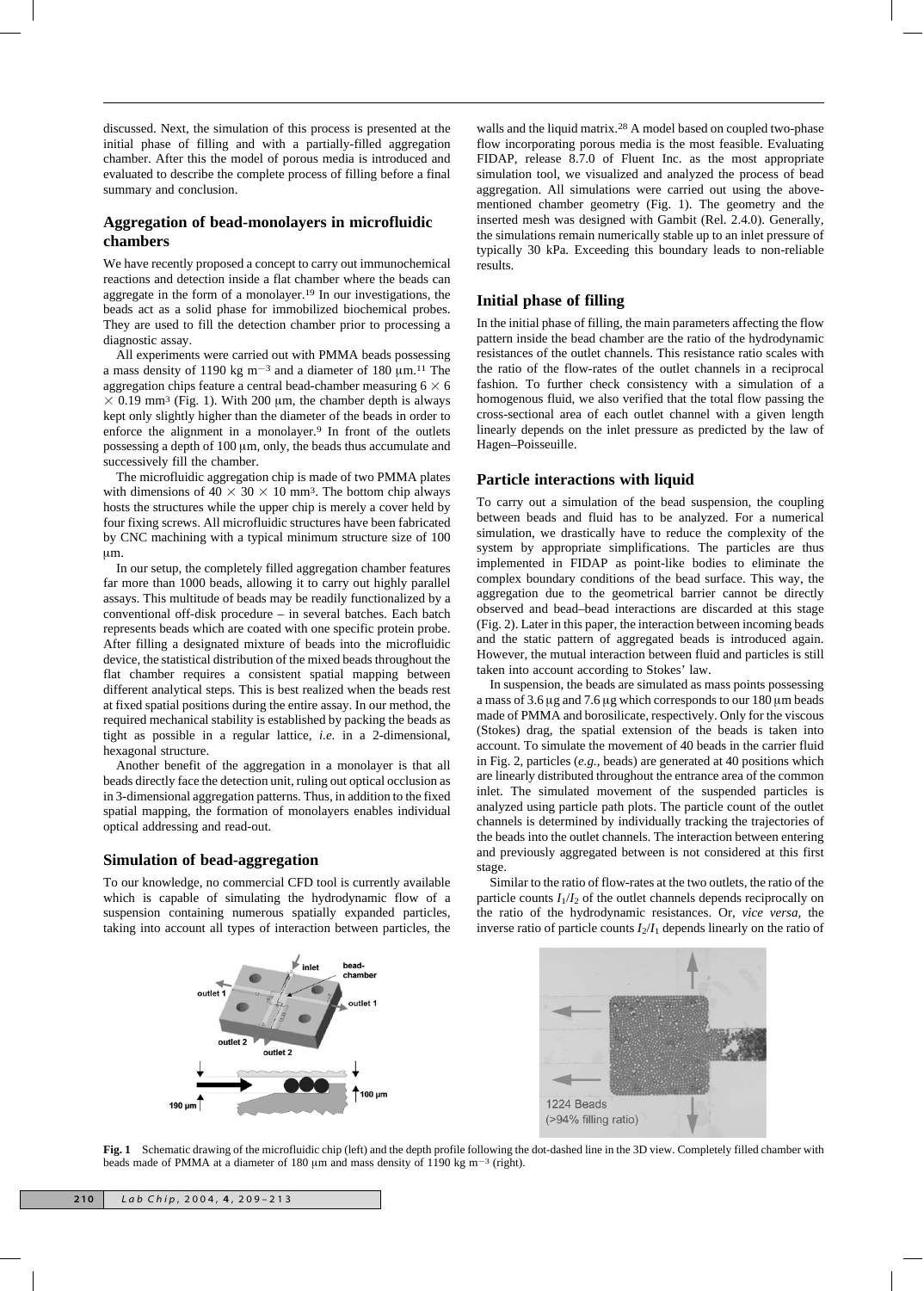hydrodynamic resistances. In contrast to the flow pattern of the fluid, the beads increasingly prefer outlet channel 2 as the mass density of the beads grows. Therefore, the higher the specific density of the beads the more the trajectories deviate related to the fluid. This can be explained by the inertia of the beads.

#### **The model of the porous media**

Theoretically, accumulated beads at a geometrical constraint create a hydrodynamic resistance which must be passed by the subsequent fluid. Thus, aggregated beads reduce the remaining free volume of the aggregation chamber and locally elevate the hydrodynamic resistance of the outlet geometry. In the region of a porous media the Navier–Stokes equation is extended to

$$
\rho \left[ \frac{1 \partial}{\phi \partial t} \vec{v} + \frac{1}{\phi^2} (\vec{v} \nabla) \vec{v} \right] = -\nabla_p + \eta_e \nabla^2 \vec{v} + p \vec{g} - \left( \frac{\eta}{\left[K\right]} \vec{v} + a \rho \left| \vec{v} \right| \vec{v} \right) \tag{1}
$$

whereas the additional parameters porosity  $\phi$ , effective viscosity  $\eta_e$ , Forchheimer-coefficient *a*, and permeability [*K*] have to be taken into account.

The porosity is defined as

$$
\phi = \frac{V_f}{V_{ges}}\tag{2}
$$

and describes the fraction of the free remaining volume with respect to the total volume.

In 1856 Henry Darcy adapted for porous media the linear relationship between a driving pressure gradient and the resulting fluid velocity  $\vec{v}$  with the permeability [K].

$$
F = -\nabla_p = \frac{\eta}{[K]} \vec{v}
$$
 (3)

In case of anisotropic media, the permeability  $[K]$  exhibits a 3  $\times$ 3 matrix structure. Though the equation of Darcy is only valid in the

**PMMA Reads** 

Pressure: 1 kP

 $R_1/R_2$ : 0.

laminar regime, in 1901 Philipp Forchheimer expanded the equation of Darcy with  $(\rho v^2)$  in order to explain the non-linear behavior of porous media in the turbulent regime.

$$
-\vec{F} = -\nabla_p = \frac{\eta}{[K]} \vec{v} + a\rho |\vec{v}| \vec{v}
$$
 (4)

The Forchheimer-coefficient *a* is experimentally determined for different types of porous media.29 An analytical description of *a* and [*K*] was given by S. Ergun in 1952 with

$$
a = \frac{1.75}{\sqrt{150\phi^3}}\tag{5}
$$

and

$$
\zeta = \frac{\phi^3 d_p^2}{150(1-\phi)^2}
$$
 (6)

For a periodical monolayer of beads with a diameter of  $180 \mu m$ and quadratic aggregation pattern the porosity and the permeability are set to  $a = 0.476$  and  $K = 8.5 \times 10^{-11} m^2$ .

### **Evaluation of the porous media concept**

 $\overline{b}$ 

To run CFD-simulations with porous media, FIDAP offers a model (POROUS ENTITY) where the Navier–Stokes Equation is extended with the equations of Darcy, Forchheimer and Ergun. However, to model monolayers of beads as porous media, we first had to evaluate the equivalent porosity of a locally aggregated monolayer of beads. To this end, a symmetric channel structure comprising one inlet and two outlet channels was designed and fabricated in PMMA (Fig. 3, right plot). The outlet channels are confined by a geometrical barrier, thus forcing the beads to accumulate and create a monolayer. Both experimental investigations and simulations were carried out: In the experiment, the beads were placed manually into one of the outlet channels. The



**Fig. 2** Left: simulation of the particle path plots of 40 beads (3.6 µg) for an inlet pressure of 1 kPa and a ratio  $R_1/R_2 = 0.5$  of the hydrodynamic resistances of the upper and lower outlet pairs  $R_1$  and  $R_2$ , respectively. Right: flow characteristics of bead-suspensions at varying ratios of hydrodynamic resistance for an inlet pressure of 1 kPa. The particle count  $I_x$ ,  $x = \{1, 2\}$  of the outlet channel *x* is given by counting the number of trajectories of the beads at the end of outlet *x*. A ratio of the hydrodynamic resistances of  $R_1/R_2 = 1.29$  leads to an inverse ratio of particle counts of  $I_2/I_1 = 1.16$  for beads with a mass of 3.6 mg. The interaction between incoming beads and aggregated beads is discarded.



**Fig. 3** Impact of accumulated beads to the flow-rate: comparison of experimental results with simulations. The effective viscosity and the internal FIDAP parameter as fitting parameters with  $\eta_e = 10^{-1}$  Pa s and  $\overline{A} = 10^{-2}$ , respectively, were found to fit most suitably (left plot). The symmetrical microfluidic structure was designed and both fabricated by CNC-machining and implemented in FIDAP. Beads were accumulated in outlet channel 2 in front of the geometrical barrier (right plot).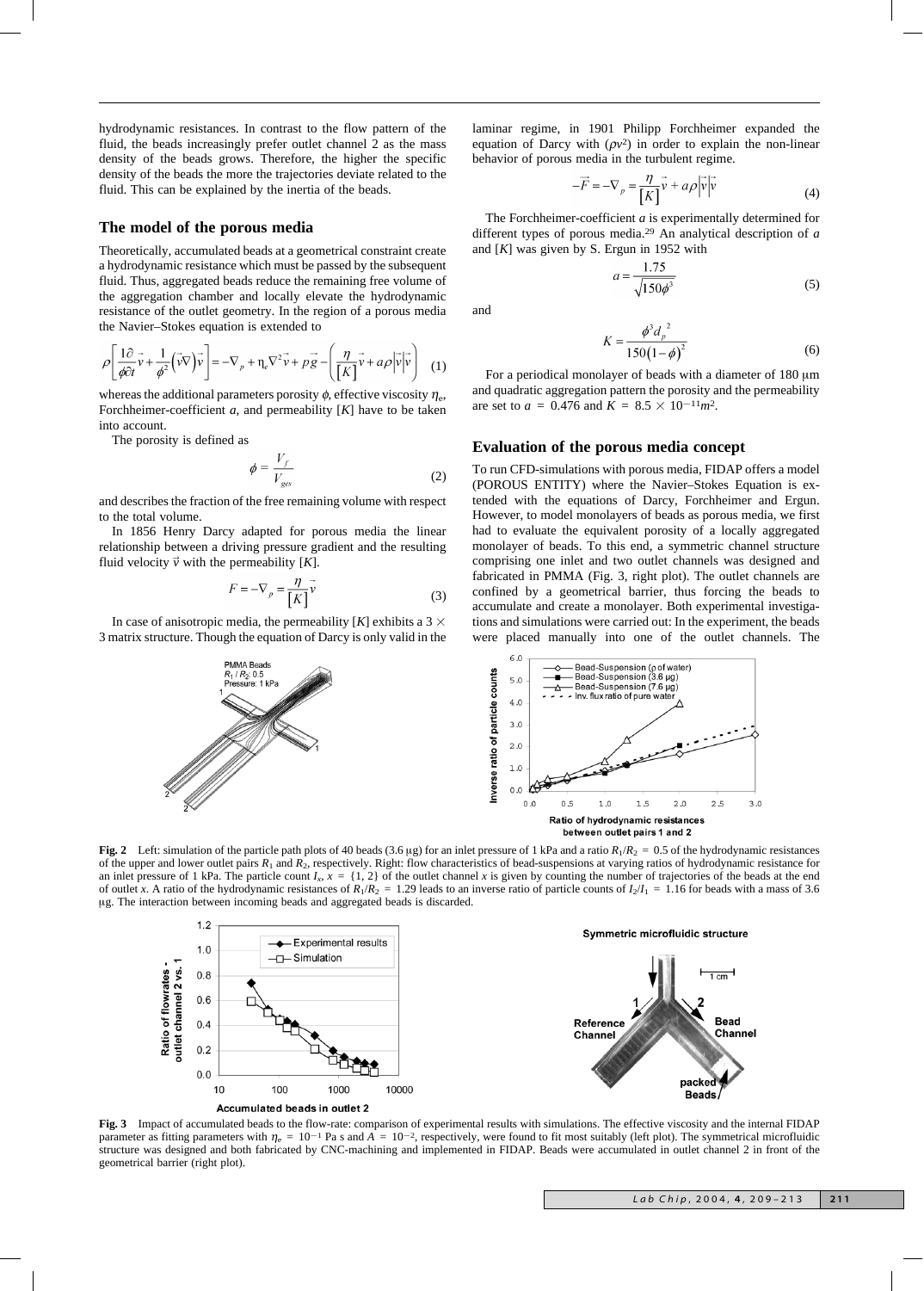corresponding area covered by the beads were filled with porous media in the simulation.

A series of experiments were performed involving different numbers of aggregated beads in the right-hand channel, ranging between 0 to nearly 4000, to record the ratio of the flow-rates. With a growing degree of aggregation, the hydrodynamic resistance of the right outlet channel becomes far greater than the unoccupied left channel resulting in a decreasing ratio of flow-rates between the right and the left channel, respectively. Each experimentally detected ratio of flow-rate was subsequently approached by a set of simulations with varying fit-parameters effective viscosity  $\eta_e$  and the internal FIDAP A-coefficient. Here, FIDAP proposes to adjust  $n_e$  and *A* in a way that  $A = n/n_e$  and *n* as the viscosity of the carrierfluid. Since the monolayer of aggregated beads had to be adapted in the model of porous media, first a parameter study was carried out.

A fit to the experimental results leads to the determination of the free parameters for the simulation (Fig. 3). An extensive numerical fit determined the internal FIDAP A-coefficient  $(A = 10^{-2})$  and the effective viscosity of the accumulated beads ( $\eta_e$  = 0.1 Pa s) – which turns out to be roughly 100-fold higher than pure water.

# **Automated iterative simulation of the filling process**

To investigate the complete filling of the aggregation chamber, the hydrodynamic resistance of the contribution of the already accumulated beads has to be taken into account. An iterative JAVA routine has been developed, placing at each step the newly aggregated bead according the calculated particle trajectories. The simulation of the iterative "bead-by-bead" filling process would be closest to the physical conditions, though this is not practicable due to its excessive computation time. Hence, the width of the steps was typically set to 10 beads per iteration. The numerical mesh size of the aggregation chamber was set to  $(200 \,\mu\text{m})^3$  which adapted to the bead diameter of 180 µm leads to 900 cubicles for the entire aggregation chamber.

At the beginning of each iterative step, a spatial distribution of the porous media inside the aggregation chamber is taken from the preceding step to define new hydrodynamic boundary conditions (Fig. 4, "start"). Next, the set of particles is launched and the

resulting trajectories are analyzed to pinpoint so-called "cells of observation" (Fig. 4a). These are cells which are connected to the outlet or whose adjacent cells were previously switched to porous media. In other words, a cell of observation marks a potential position for the subsequent aggregation of a bead. In the next step, the geometrical coordinates of all bead trajectories are scanned for a point of intersection with one of the observed cells (Fig. 4b). In case several candidates for a possible attachment are evaluated along the same trajectory, the cell of observation is chosen which represents the outermost point of the particle trajectory that is still inside the aggregation chamber. At the end of the multi-particle iteration step, all selected cells are turned into porous media (Fig.  $4c$ ).

Applying the master routine to the microfluidic design shown in Fig. 1, we found good coincidence of experimental and simulation results (Figs. 5 and 6). During the initial phase of filling, the flow properties of the bead suspension are determined by the distribution of the (undisturbed) hydrodynamic resistances of the four outlets and the previous results (Fig. 2) are applicable. In this phase, separate clusters of aggregated beads emerge, their location and also the shape is in good qualitative agreement with the experimental observation. At the beginning, the ratio of particle aggregation in front of the upper and lower outlet channels 1 and 2 is found to be  $I_1/I_2 = 0.53$ . Along the filling process, Fig. 6 reveals that the flow distribution dynamically adjusts to a transient aggregation pattern in a way that the rates of aggregation at the two types of outlets seek to match (*i.e.*,  $I_1/I_2 \rightarrow 1$ ).

## **Conclusion**

Experimental and simulative investigations were carried out to demonstrate that the hydrodynamic properties of locally aggregated monolayers of beads can be modelled by porous media. The equivalent hydrodynamic resistance of aggregated beads was determined experimentally by flow rate measurements and compared to simulations of the flow through porous media.

The two phase flow simulation was used to investigate the flow properties of the beads in an aggregation chamber and to calculate their particle trajectories. The simulation results were successfully verified by experimental measurements. Initially, the spatial distribution of the aggregated beads is governed by the geometrical shape of the aggregation chamber and the local distribution of the



**Fig. 4** Concept of the master routine which analyzes the rest positions of the particles in each simulation step and, accordingly, activates porous cells as static boundary condition for the consecutive step. (a) For a given configuration of porous cells (dark gray), the cells of observation (bright gray) are identified and activated. (b) The point of intersection between the particle trajectory and the layer of observed cells are identified. (c) This cell is switched to porous media (dark gray).